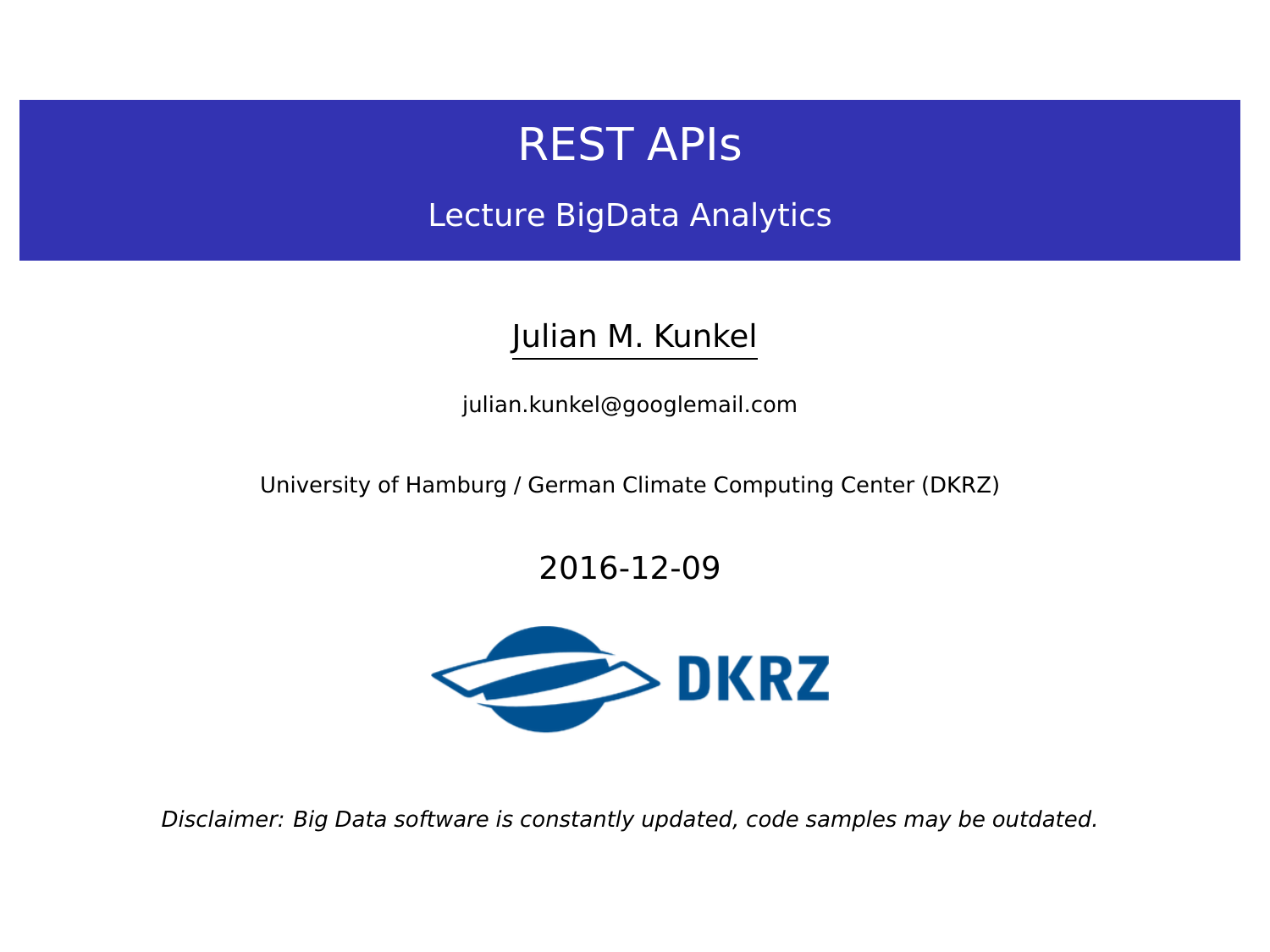

# 1 REST APIS

2 [Accessing RESTful Services](#page-6-0)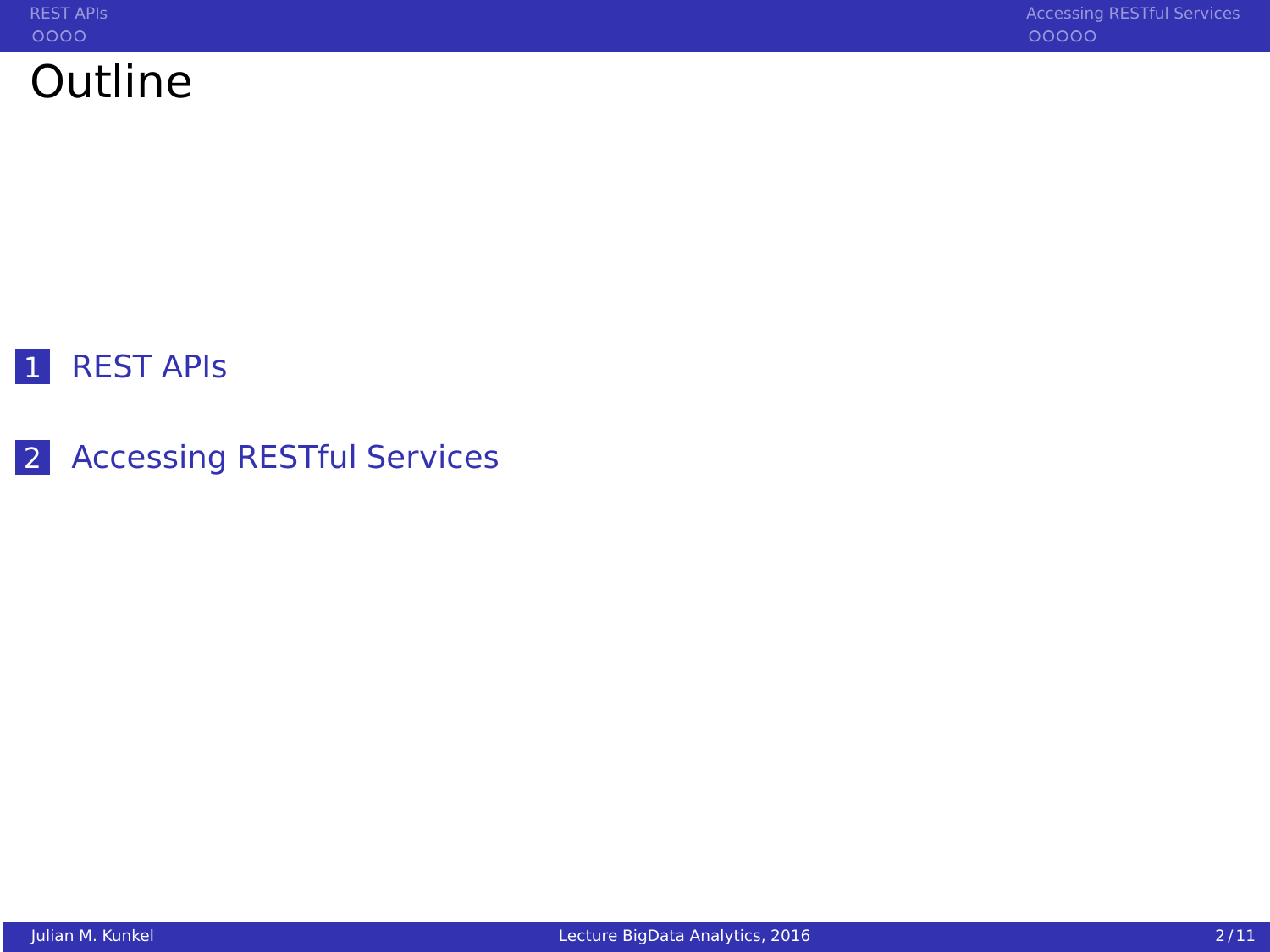# REST [11]

<span id="page-2-0"></span> $0000$ 

- Representational state transfer (REST): System API utilizing HTTP / TCP
- **RESTful**: Term indicates the system is conforming to REST constraints
- Advantages (due to HTTP)
	- Simplicity of the interfaces
	- **Portability**
	- Cachable
	- Tracable: Communication can be inspected

### Semantics of HTTP request verbs [13]

- GET: retrieve a representation of a resource (no updates)
- **PUT:** store the enclosed data under the given URI
- **POST:** transfer an entity/data as subordinate of the web resource
- DELETE: remove the given URI
- **PUT** and DELETE are idempotent and GET (w/o concurrent updates)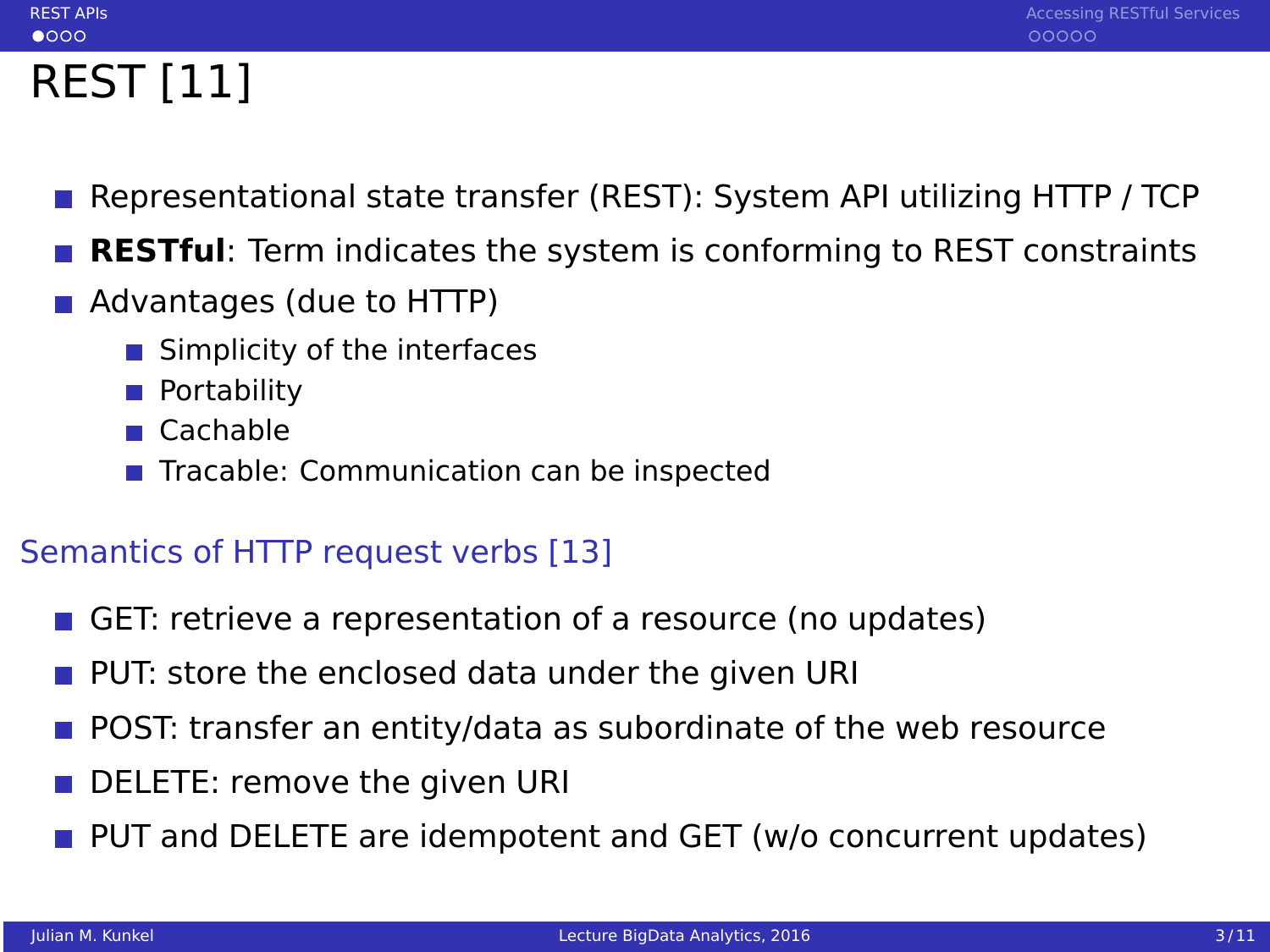# HTTP 1.1 [13]

 $0000$ 

- The Hypertext Transfer Protocol (HTTP) is a stateless protocol
- Request via TCP  $\Rightarrow$  Response (status and content)
- Request/Response are encoded in ASCII
- Include a header with standardized key/value pairs  $[14]$
- Non-standard key/value pairs can be added
	- Usually prefixed with X for eXtension
- One data section (at the end) according to the media type
- Separation between header and data via one newline

### Example HTTP Request

```
GET /dir/file HTTP/1.1
```

```
2 Host: www.test.de:50070
```
- 3 User-Agent: mozilla
- Cache-Control: no-cache
- Accept: \*/\*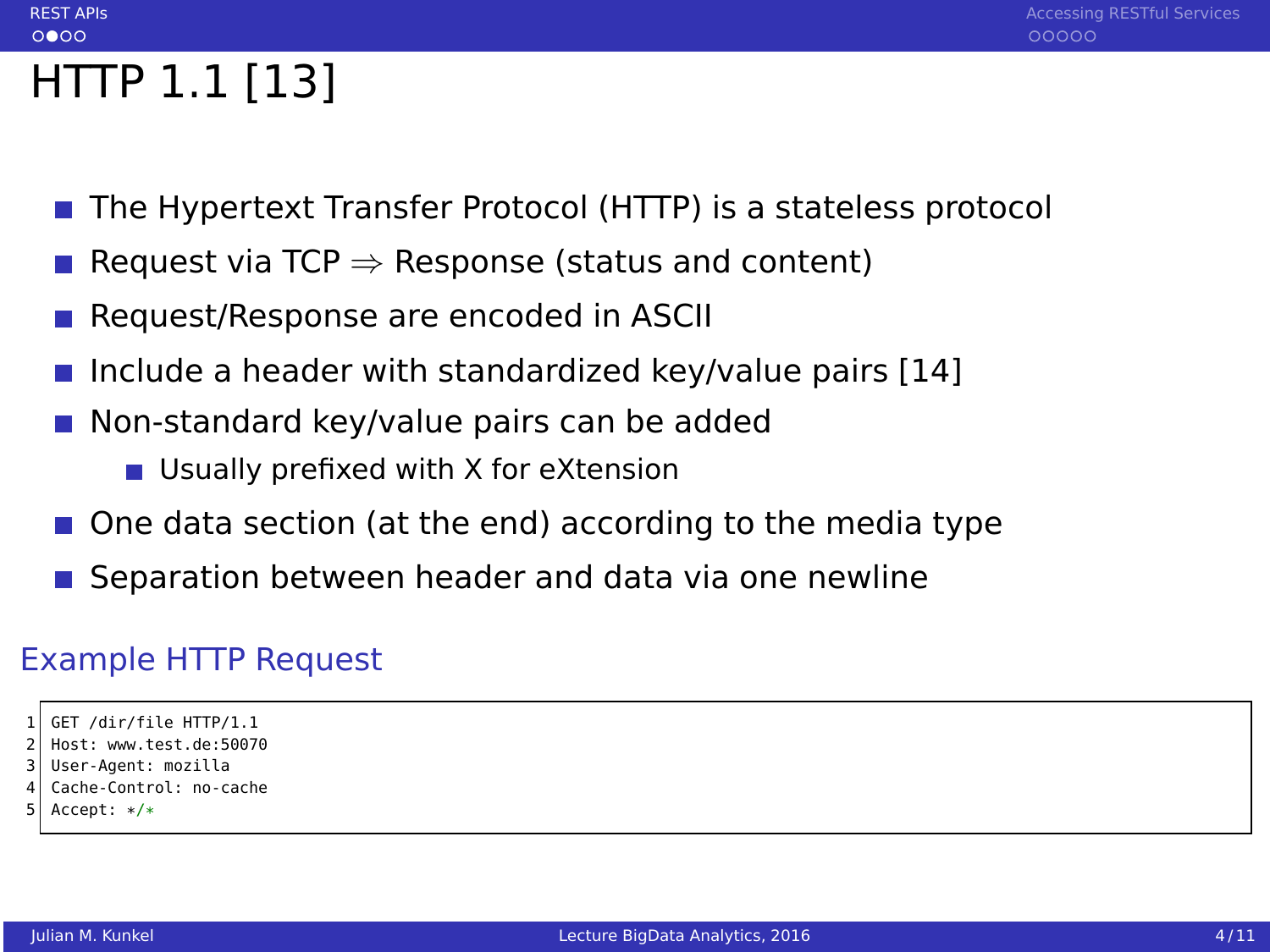# $0000$

# $HTTP$  1.1

### Media types [15]

- Based on Multipurpose Internet Mail Extensions (MIME) types
- Media type is composed of type, subtype and optional parameters
	- $\blacksquare$  e.g., image/png
	- e.g., text/html; charset=UTF-8
- $\blacksquare$  Media types should be registered by the IANA<sup>1</sup>

### Example HTTP Response

|                | HTTP/1.1 200 OK                                                                                                     |
|----------------|---------------------------------------------------------------------------------------------------------------------|
|                | Date: Sun. 06 Dec 2015 16:41:16 GMT                                                                                 |
| 3              | Expires: -1                                                                                                         |
| 4              | Cache-Control: private, max-age=0                                                                                   |
| 5              | Content-Type: text/html; charset=ISO-8859-1                                                                         |
| 6              | Server: qws                                                                                                         |
| $\overline{7}$ | X-XSS-Protection: 1: mode=block                                                                                     |
| 8              | X-Frame-Options: SAMEORIGIN                                                                                         |
| 9              | :/Set-Cookie: PREF=ID=11111:FF=0:TM=1449420076:LM=1444476:V=1:S=doDl: expires=Thu. 31-Dec-2015 16:02:17 GMT: path=/ |
|                | $\leftrightarrow$ domain= test de                                                                                   |
| 10             | Set-Cookie: NID=74=UNTSNZy expires=Mon, 06-Jun-2016 16:41:16 GMT; path=/dir; domain=.test.de; HttpOnly              |
| 11             | Accept-Ranges: none                                                                                                 |
| 12             | Vary: Accept-Encoding                                                                                               |
| 13             | Transfer-Encoding: chunked                                                                                          |
| 14             |                                                                                                                     |
| 15             | DATA formatted according to content type                                                                            |
|                |                                                                                                                     |

#### <sup>1</sup> Internet Assigned Numbers Authority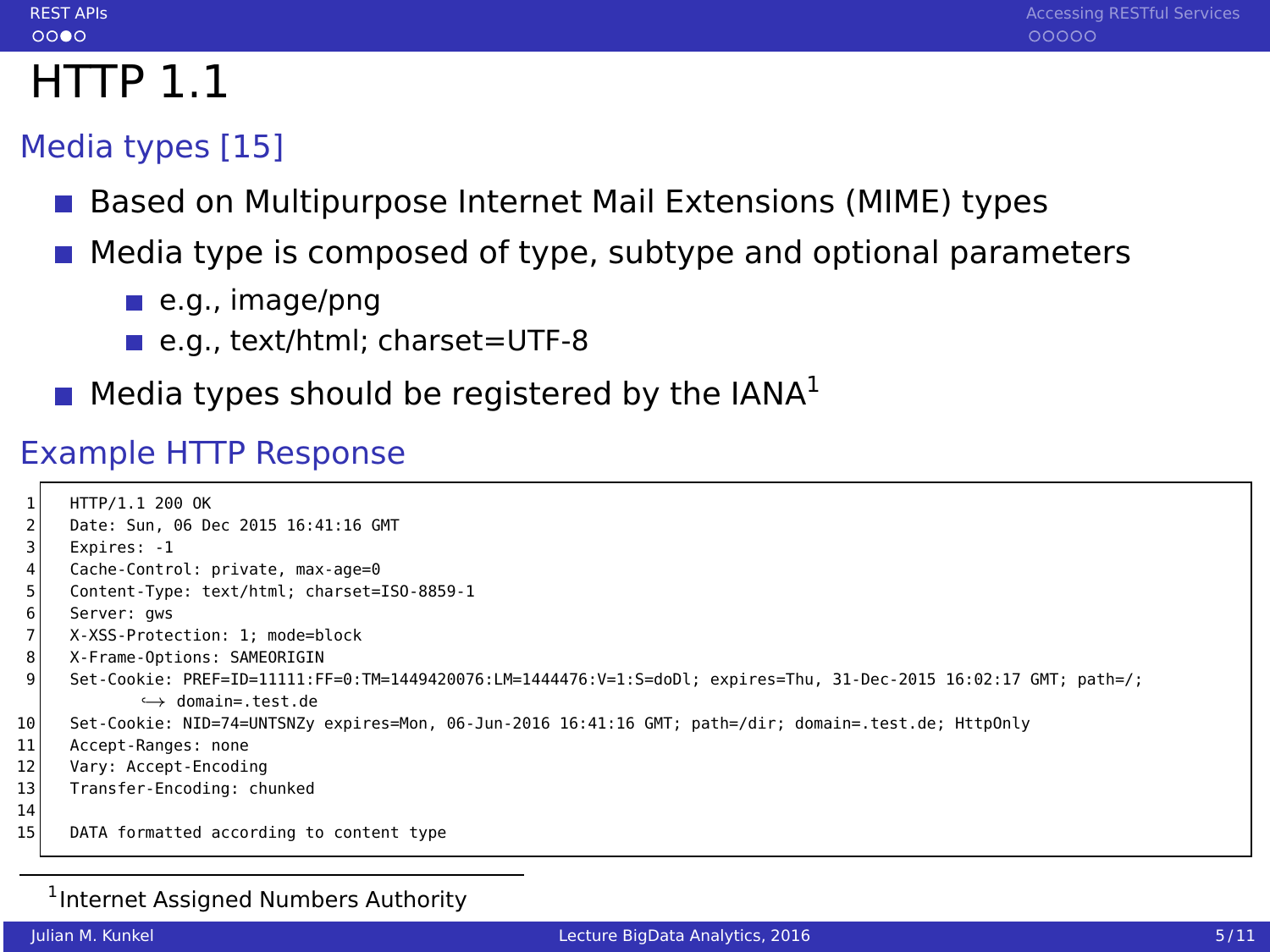# REST Semantics

 $0000$ 

#### Depends on the service implementation  $\sim$

- Behavior usually depends on URI type  $\sim$ 
	- Collections/Directories, e.g.,<http://test.de/col/>
	- Items/Files, e.g.,<http://test.de/col/file>

### Typical semantics [11]

| Resource   | GET                 | <b>PUT</b>                                    | <b>POST</b>                                                                     | <b>DELETE</b>                                              |
|------------|---------------------|-----------------------------------------------|---------------------------------------------------------------------------------|------------------------------------------------------------|
| Collection | List the collection | Replace the col-<br>lection with new<br>data. | Create a new entry in the<br>collection, return the URI of<br>the created entry | Delete the collec-<br>tion                                 |
| Item       | Retrieve the data   | Replace the ele-<br>ment or create it         | Not widely used.                                                                | Delete<br>the<br>- el-<br>the<br>ement<br>in<br>collection |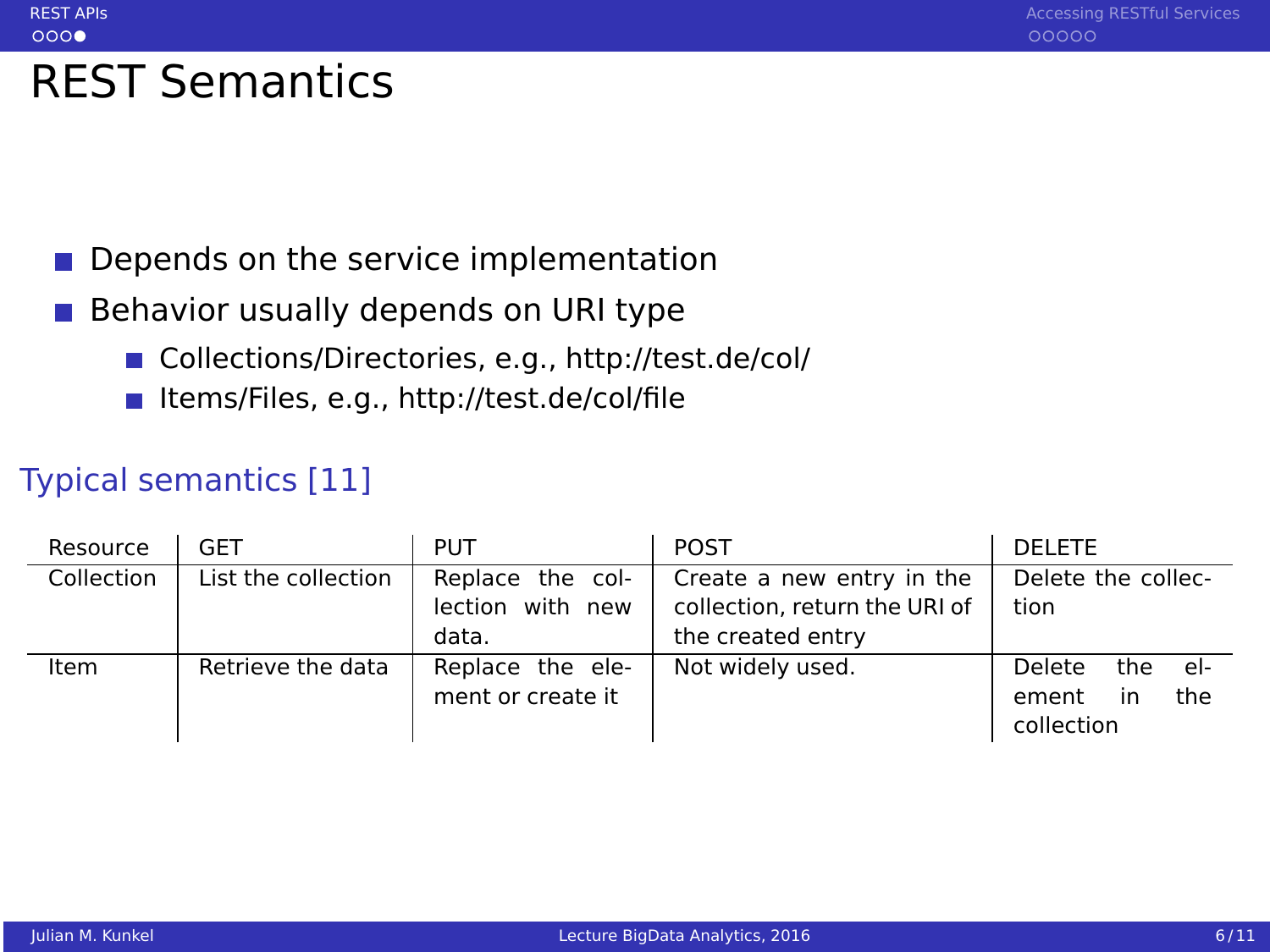# <span id="page-6-0"></span>Direct Access via TCP

- Connect to the service IP address and port
- Use any API or tool
	- UNIX sockets for C, Python, ...
	- $\blacksquare$  Netcat (nc)
	- **■** curl
	- Python
	- Browser T T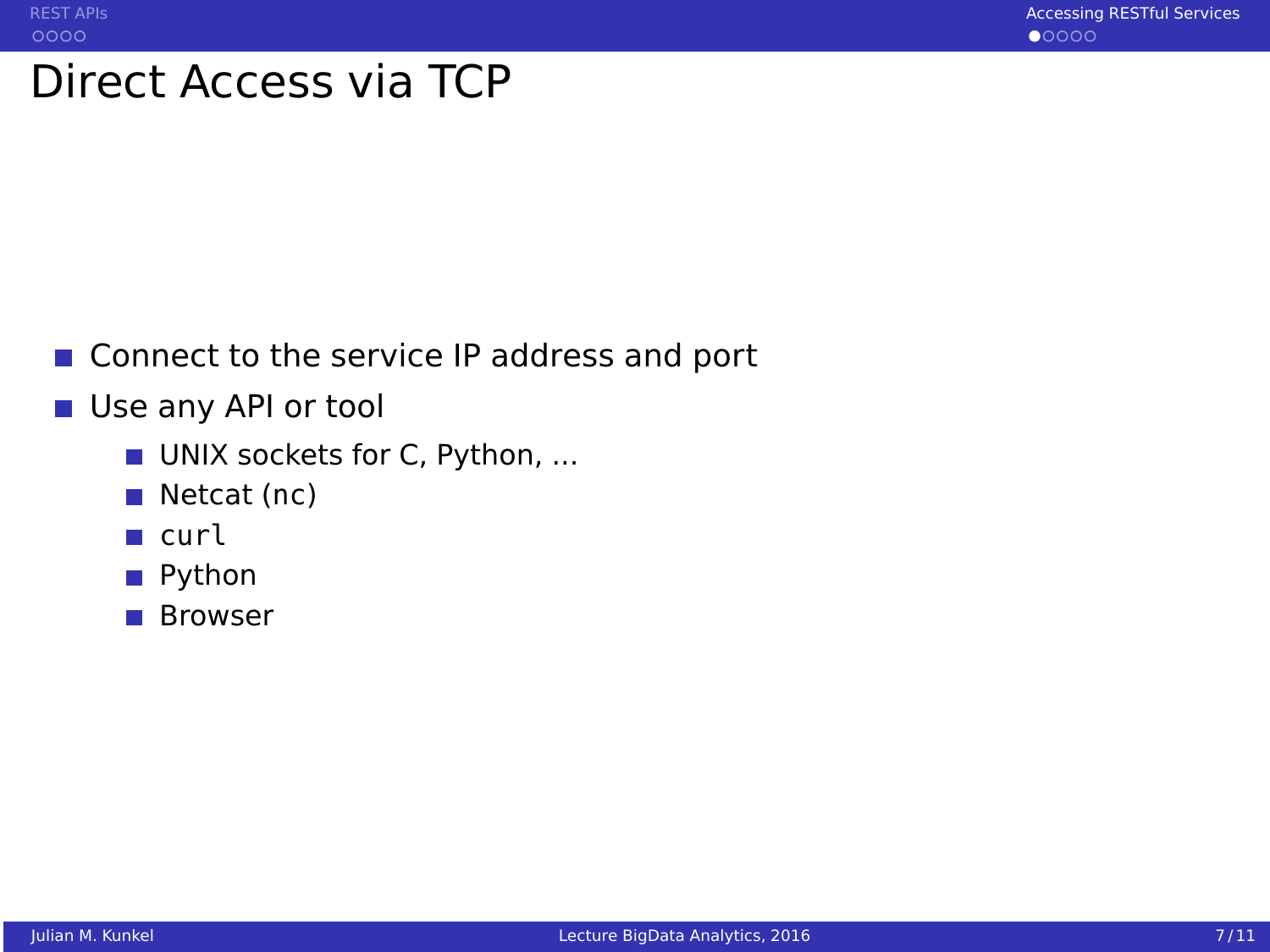- curl transfers data from/to a server
- Useful for scripting / testing of webservers
- **Supports many protocols, standards for proxy, authentication, cookies, ...**

```
1 \nmid # -i: include the HTTP header in the output for better debugging
 # -L: if the target location has moved, redo the request on the new location
 curl -i -L "http://xy/bla"
4 # Send data in myFile using HTTP PUT, use "-" to read from STDIN
5 curl -i --request PUT "http://xy/bla?param=x&y=z" -d "@myFile"
\frac{1}{2} # To put a binary file use --data-binary
7 curl -i --request POST --data-binary "@myFile" "http://xy/bla?param=x&y=z"
8 # Delete a URI
 9 curl -i -request DELETE "http://xy/bla?param=x&y=z"
```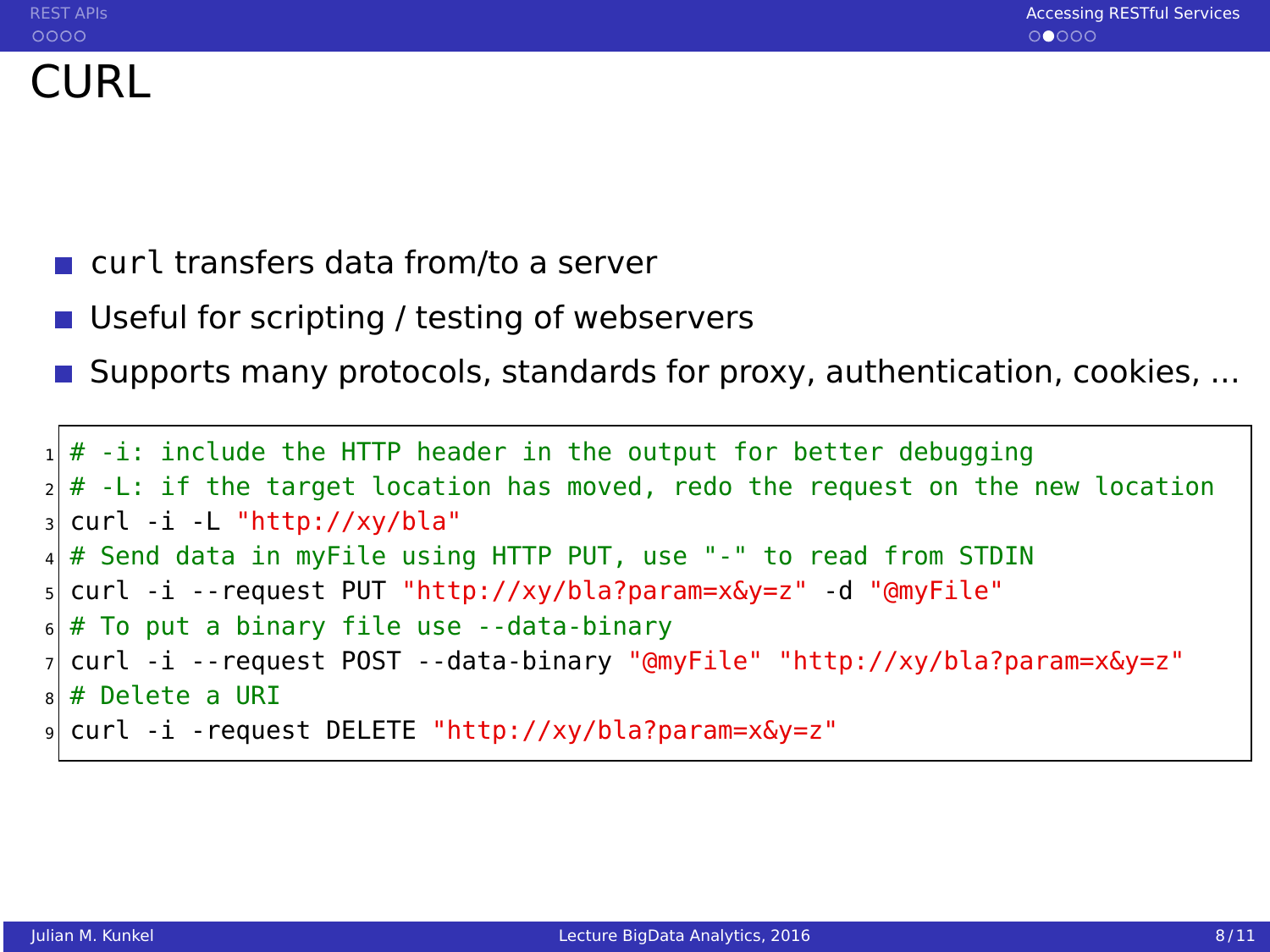# Python

The requests package supports HTTP requests quite well

### Transferring JSON data

```
import json, requests
2
  params = {'parameters' : [ 'testWorld' ] }4
  s = requests. Session() # we use a session in this example
  6 resp = s.post(url='http://localhost:5000/compile',
     data=json.dumps(params),
8 headers={'content-type': 'application/json'},
9 auth=('testuser','my secret'))
10 print(resp.status_code)
11 print(resp.headers)
12
13 \# assume the response is in JSON
14 data = json.loads(resp.text, encoding="utf-8")
15
16 # retrieve another URL using HTTP GET
17 resp = s.get(url='http://localhost:5000/status', auth=('testuser','my secret'))
```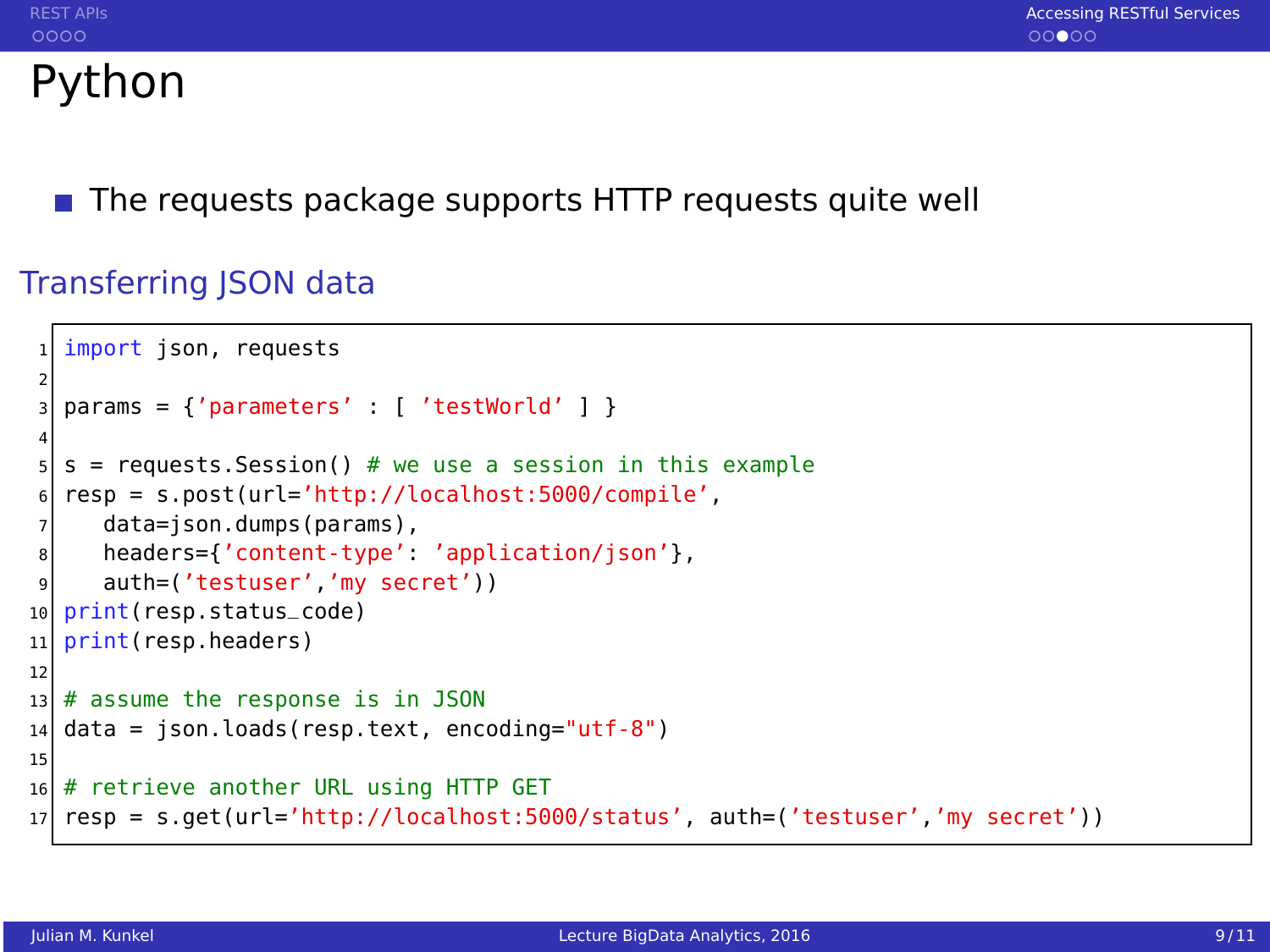# Example: WebHDFS [12]

### Full access to file system via  $http://$host/webpdfs/v1/FILENAME?op=0PERATION$

 $$ host=10.0.0.61:50070$ 2 \$ curl -i -L "http://\$host/webhdfs/v1/foo/bar?op=OPEN" HTTP/1.1 307 TEMPORARY\_REDIRECT 4 Cache-Control: no-cache 5 Expires: Sun, 06 Dec 2015 16:06:11 GMT 6 Date: Sun, 06 Dec 2015 16:06:11 GMT 7 Pragma: no-cache Content-Type: application/octet-stream 9 Location: http://abu1.cluster:50075/webhdfs/v1/foo/bar/file?op=OPEN&namenoderpcaddress=abu1.cluster:8020&offset=0 10 Content-Length: 0 11 Server: Jetty(6.1.26.hwx) 12 13 HTTP/1.1 200 OK 14 Access-Control-Allow-Methods: GET 15 Access-Control-Allow-Origin: \*<br>16 Content-Type: application/octe 16 Content-Type: application/octet-stream 17 Connection: close 18 Content-Length: 925 19 DATA DATA DATA DATA DATA DATA DATA DATA DATA DATA DATA DATA DATA DATA DATA DATA 20 21 \$ curl -i "http://\$host/webhdfs/v1/?op=GETFILESTATUS" 22 HTTP/1.1 200 OK 23 Cache-Control: no-cache 24 Expires: Sun, 06 Dec 2015 16:11:14 GMT 25 Date: Sun, 06 Dec 2015 16:11:14 GMT 26 Pragma: no-cache 27 Content-Type: application/json 28 Transfer-Encoding: chunked 29 Server: Jetty(6.1.26.hwx) 30 {"FileStatus":{"accessTime":0,"blockSize":0,"childrenNum":7,"fileId":16385,"group":"hdfs","length":0,"modificationTime": 31 1444759104314,"owner":"hdfs","pathSuffix":"","permission":"755","replication":0,"storagePolicy":0,"type":"DIRECTORY"}}